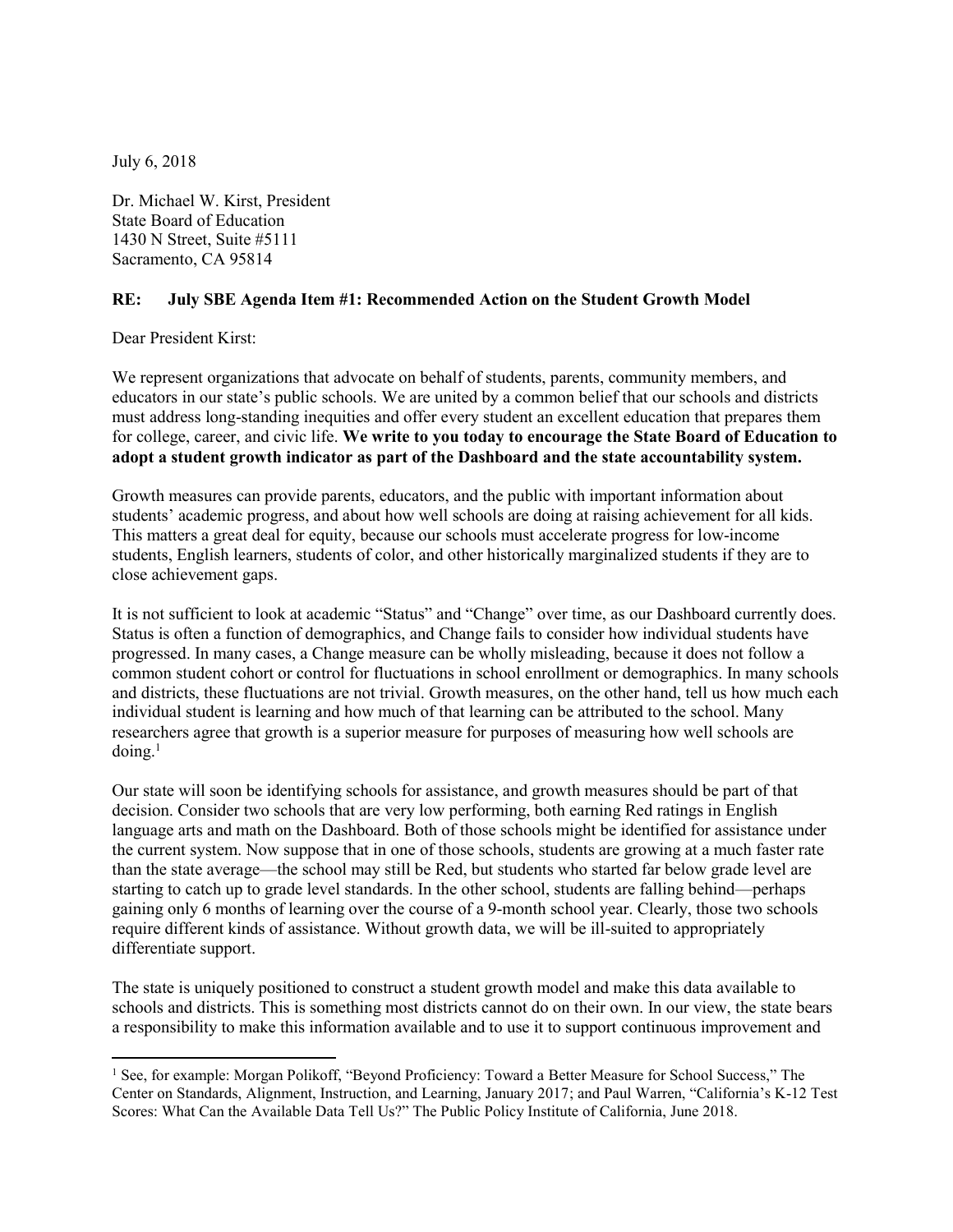smarter accountability. Further, the state bears a responsibility to use data it already has, using methods that have already been vetted and applied in dozens of other states, to design a meaningful and fair accountability system, and to help districts and schools make the best decisions for their students.

The agenda item and accompanying memo claim that a growth measure is too complicated and too confusing. We disagree. We know that parents and educators alike want the most accurate information on student learning, they want to know the truth about how their schools are doing, and they want to be held accountable based on fair measures.

Now is not the time to delay in making this decision. This is not a new issue, and we have already had extensive public debate about it. As early as 2003 and multiple times since, the legislature has called on the State Superintendent of Public Instruction and the Public Schools Accountability Act (PSAA) Advisory Committee to make recommendations on the establishment of an individual academic performance growth model, or to consider such a model.<sup>2</sup> And over the last several years, as the State Board of Education has worked to design the new accountability system, there have been numerous board discussions about the growth measure. We have the information we need to move ahead. We urge you to take decisive action and finally give Californians a meaningful measure of student growth.

Thank you for the opportunity to address this critically important issue. We look forward to continuing working with the State Board of Education to select a student growth model and determine how to integrate it into our accountability system.

Sincerely,



The Education Trust—West Teach Plus California Abriendo Puertas/Opening





**Abriendo Puertas Opening Doors** 

Doors

<sup>&</sup>lt;sup>2</sup> In 2003, SB 257 (Alpert) required the PSAA Advisory Committee to make recommendations to the SSPI on the "appropriateness and feasibility of a methodology for generating a measurement of academic performance" based on individual student results. In 2009, AB 1130 (Solorio) declares legislative intent that the SSPI's API advisory committee shall consider student growth measures. In 2013, AB 484 (Bonilla) established that when the state is reporting test scores, "when appropriate, the reports should include a measure of growth that describes a pupil's current status in relation to past performance."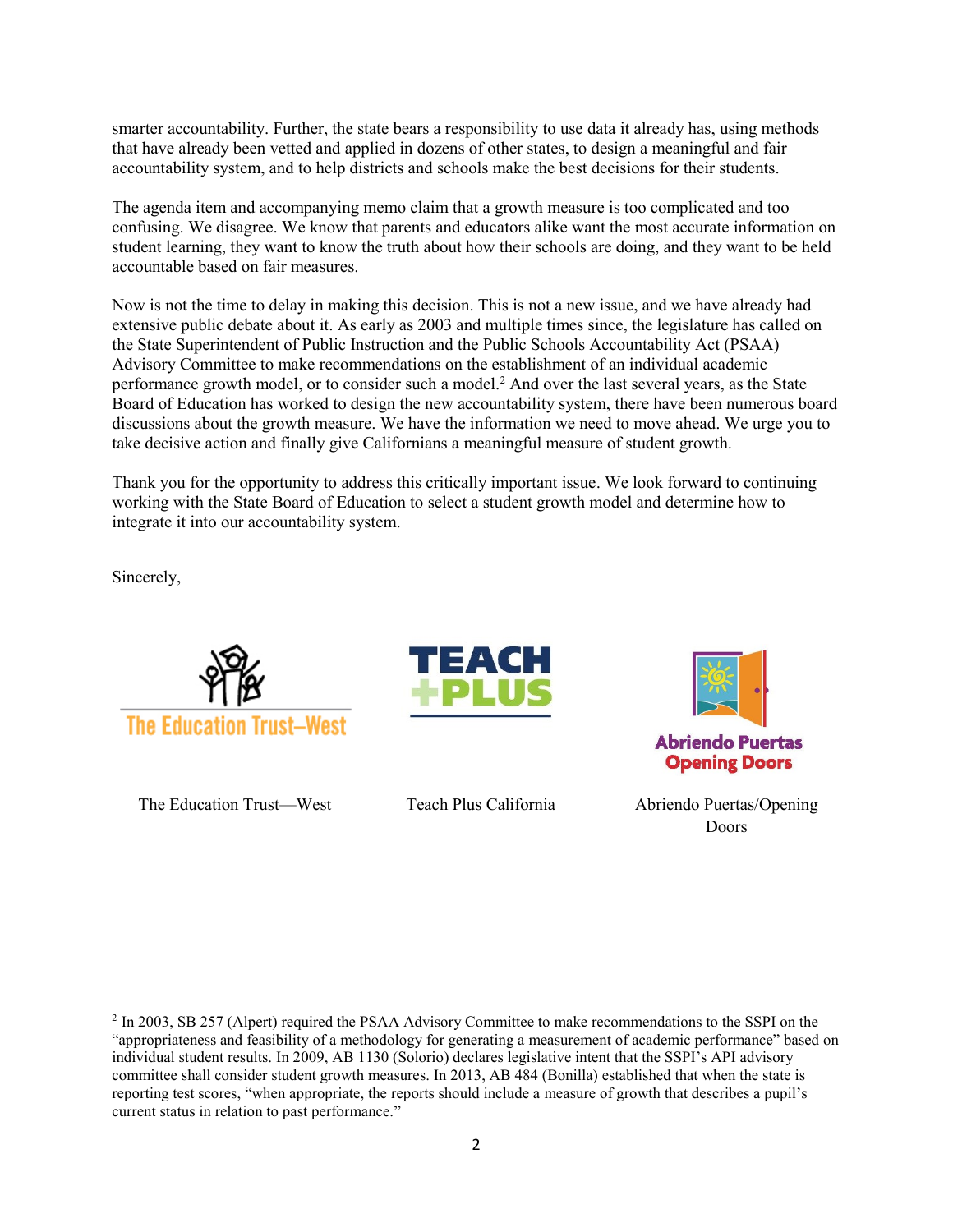





Alliance for A Better Community

California Association of Bilingual Educators (CABE) CAFE de California, Chicano Latino State Employees Association



California **Charter Schools** Association

> California Charter School Association



California Latino School Board Association (CLSBA)



Championing the Success of English Learners

Californians Together

Center for Leadership Equity And Research



CLEAR - Center for Leadership Equity and Research



Cesar Chavez Foundation Children Now

**CH1LDREN NOW**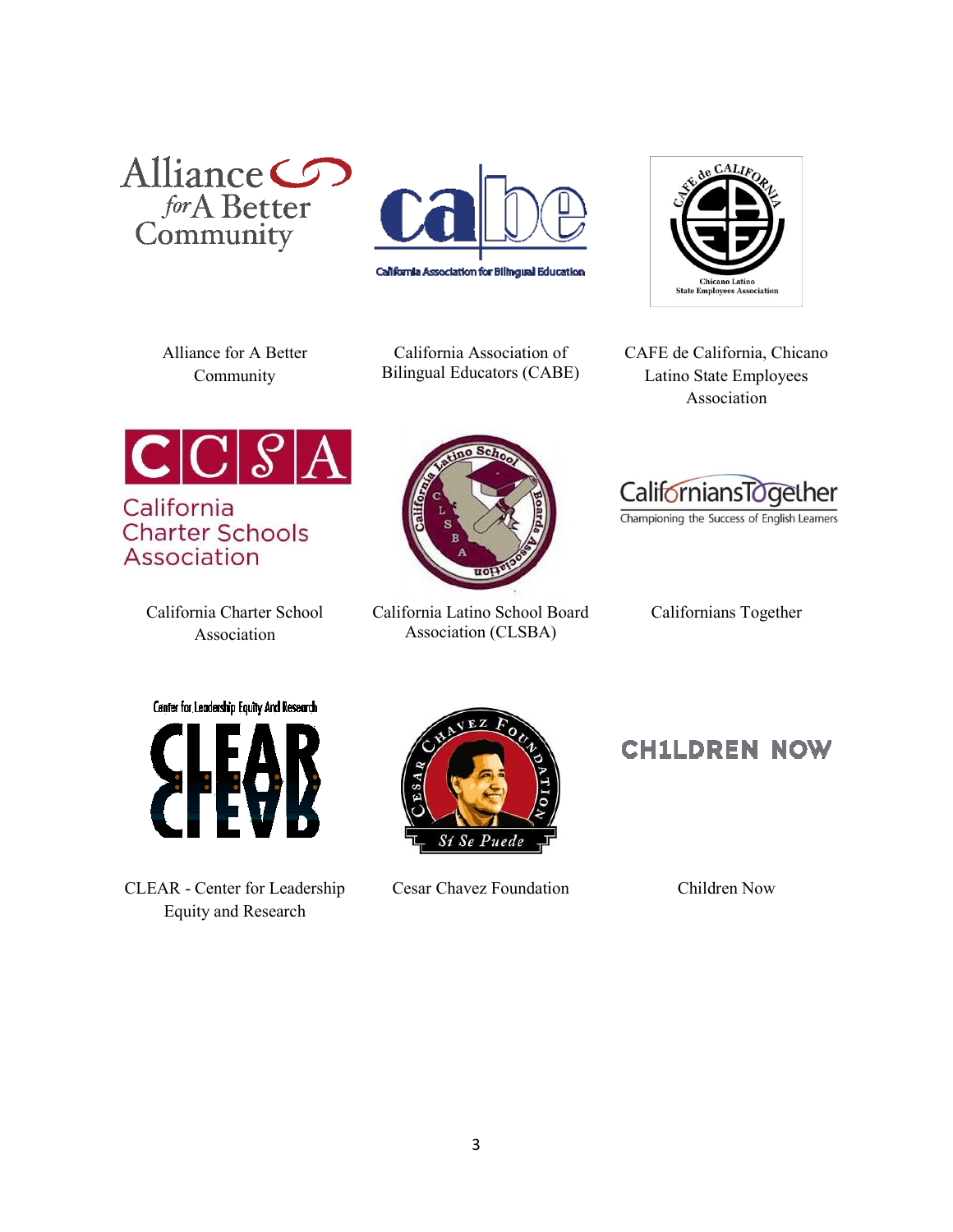





Community Coalition Congregations Organized for Prophetic Engagement

Del Sol Group





Dolores Huerta Foundation Educate 78 EdVoice



Families in Schools Future is Now GO Public Schools



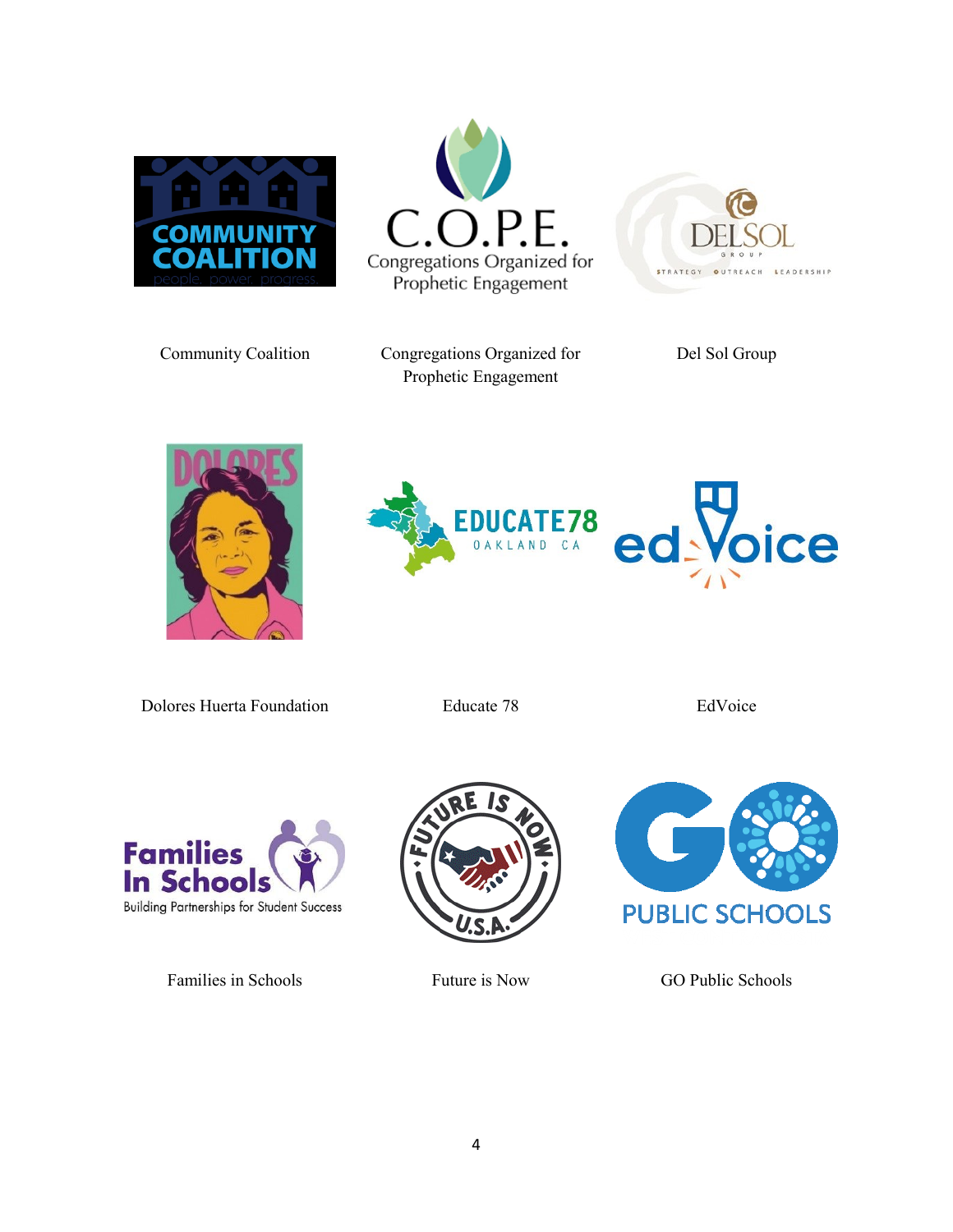

GO Public Schools West Contra Costa



Great Public Schools Now Green Dot Public Schools

Green Dot **Public** schools

National









Innovate Public Schools La Comadre Network Latino and Latina Roundtable of the San Gabriel and Pomona Valley



Mexican American Legal Defense and Education Fund

**PARTNERSHIP** EOR

**CHILDREN & YOUTH** 

Parent Revolution Partnership for Children & Youth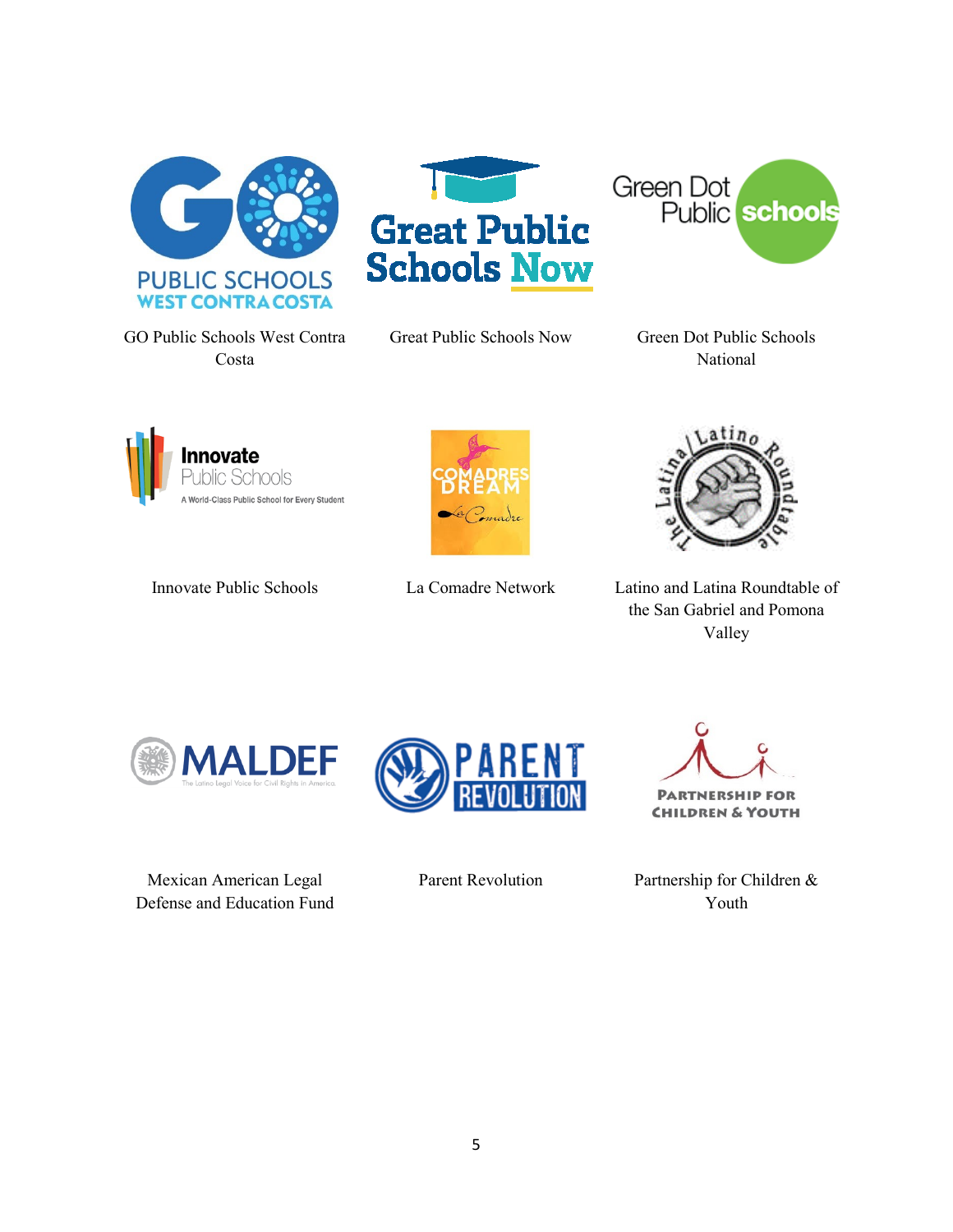







Reading and Beyond Sacramento ACT

Partnership for Los Angeles Schools



SBCUSD African American Advisory Council





SOMOS Mayfair Southern California College Access Network







Speak UP Stockton Scholars Stockton Schools Initiative





The Village Method UnidosUS